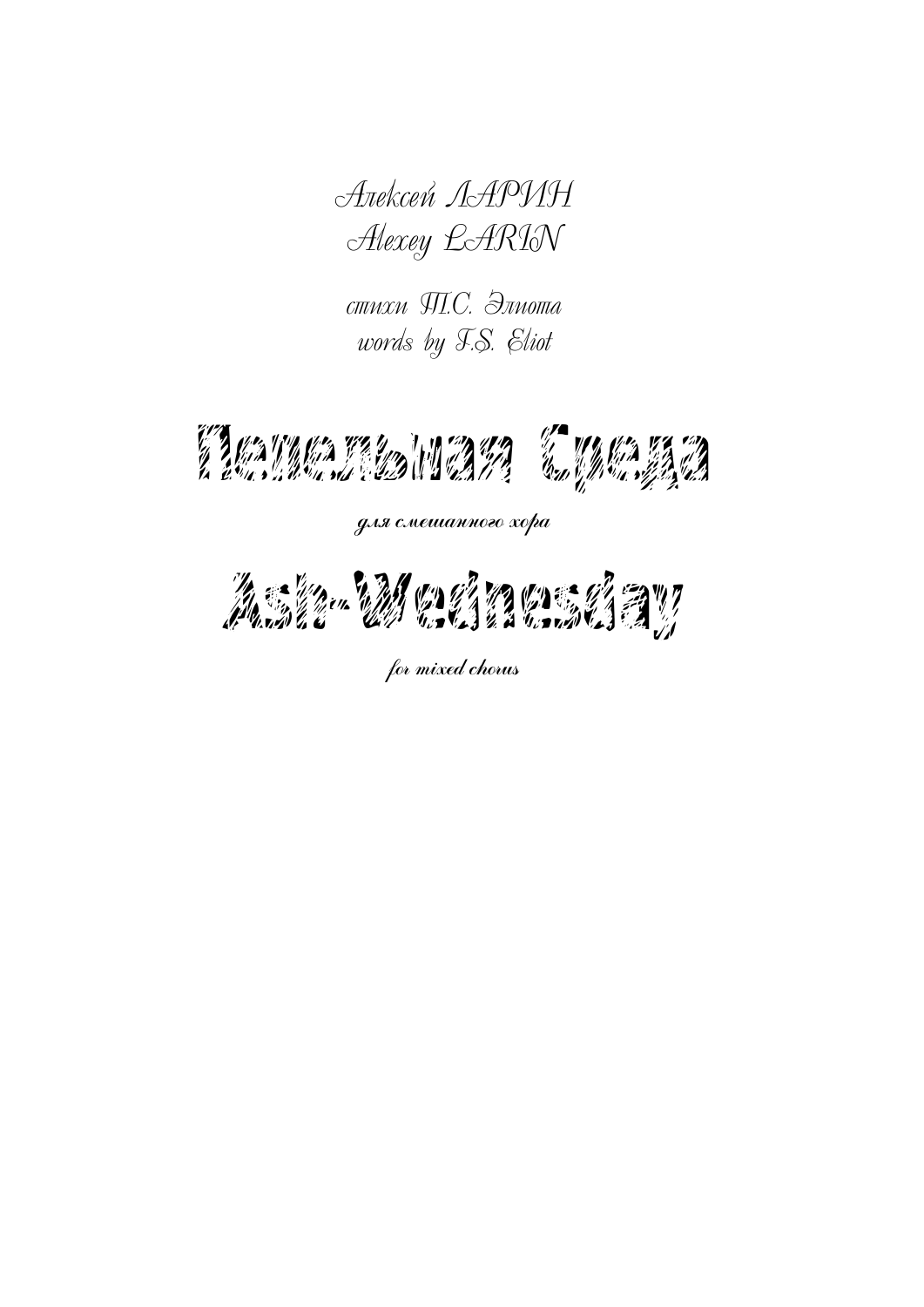

2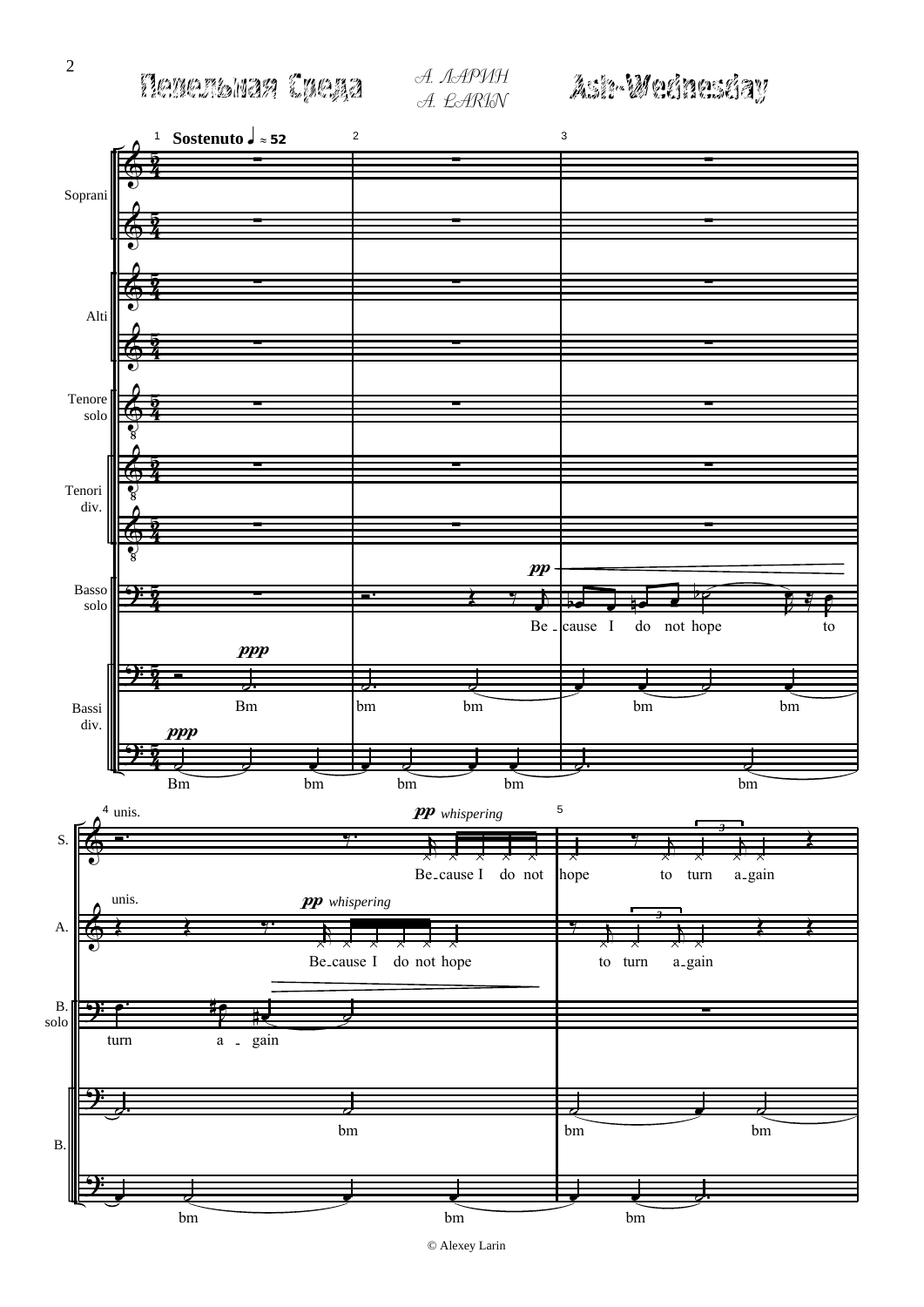

 $\ensuremath{\mathbb{O}}$  Alexey Larin

 $\mathfrak{Z}$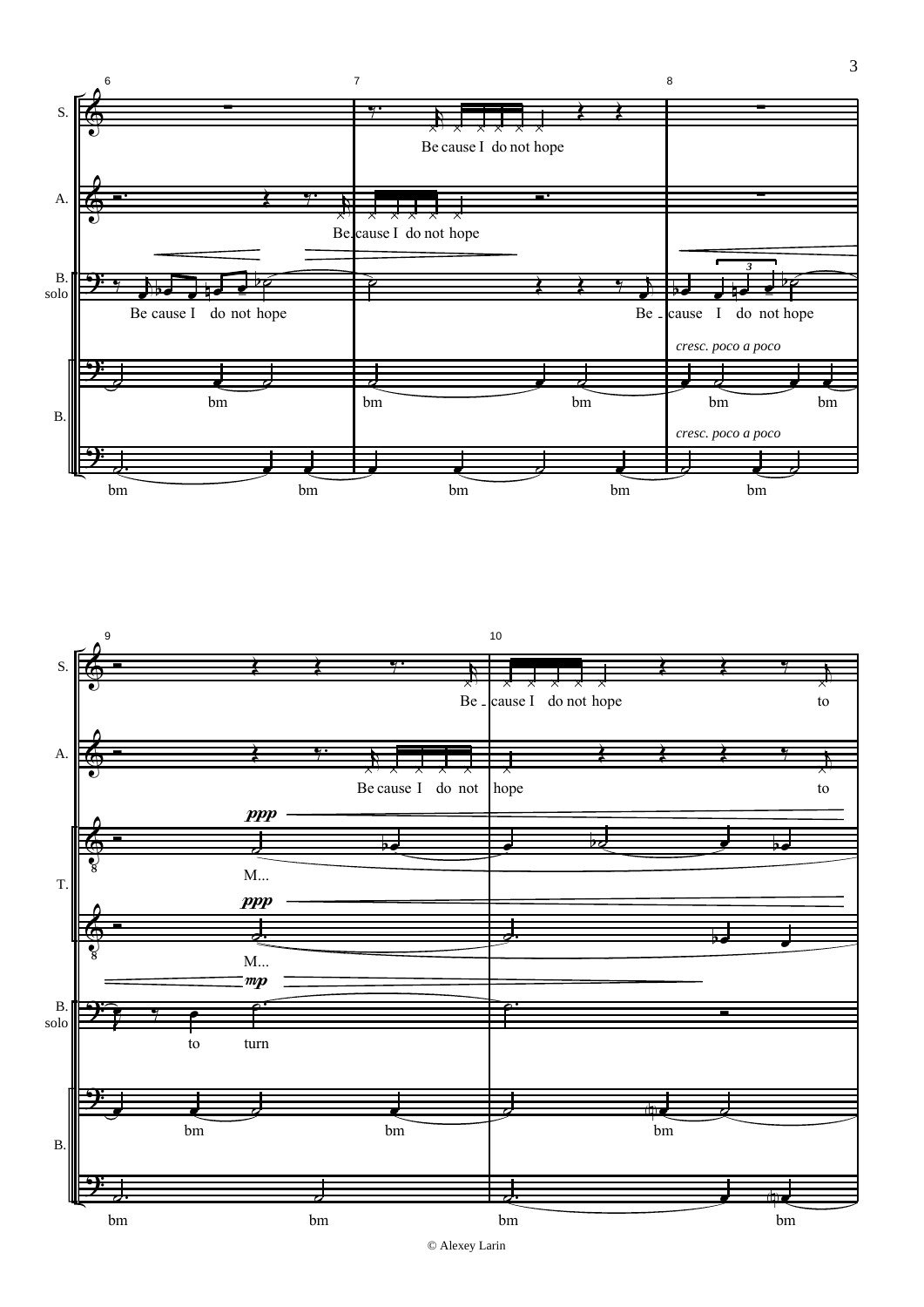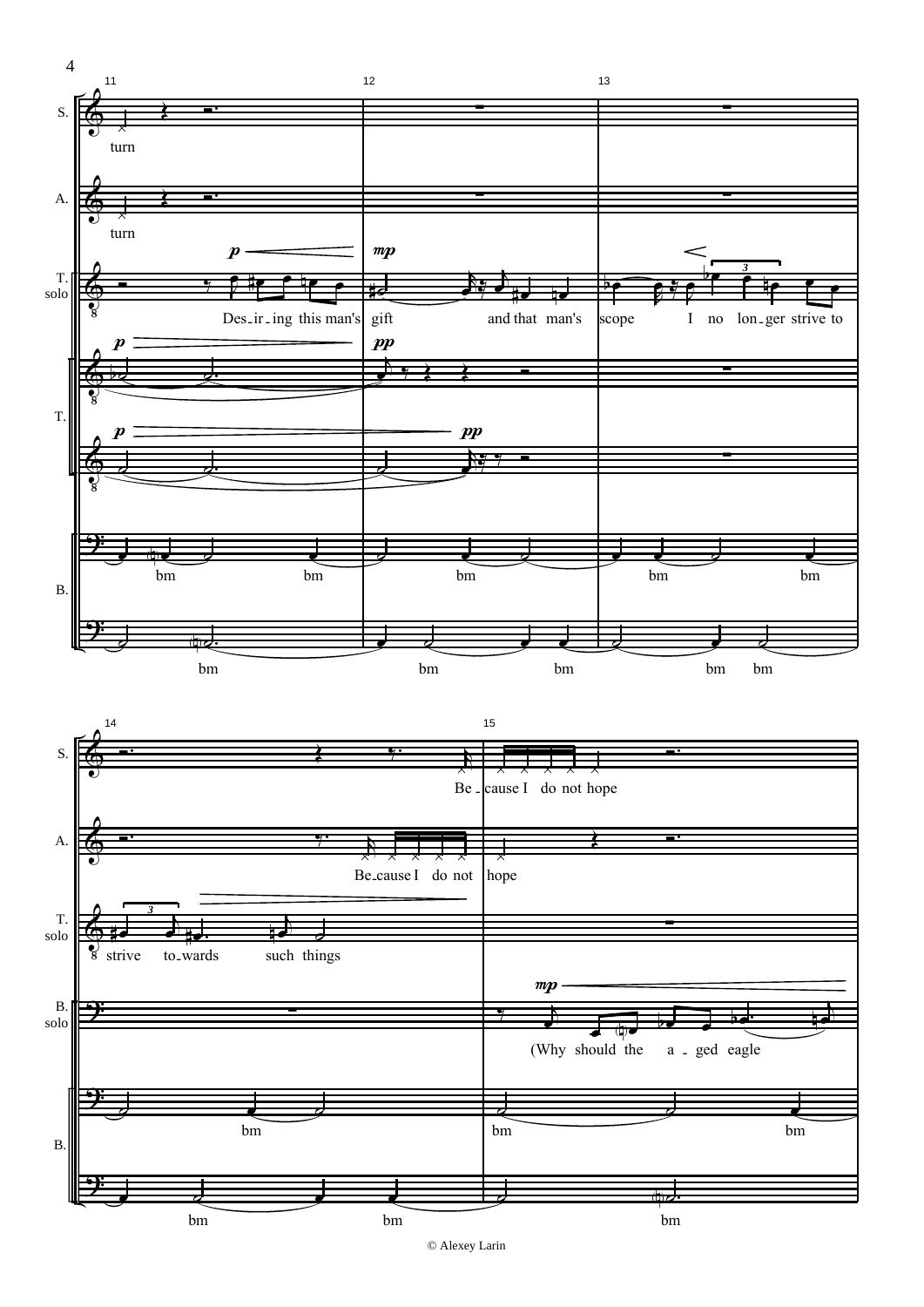

 $\mathfrak{S}$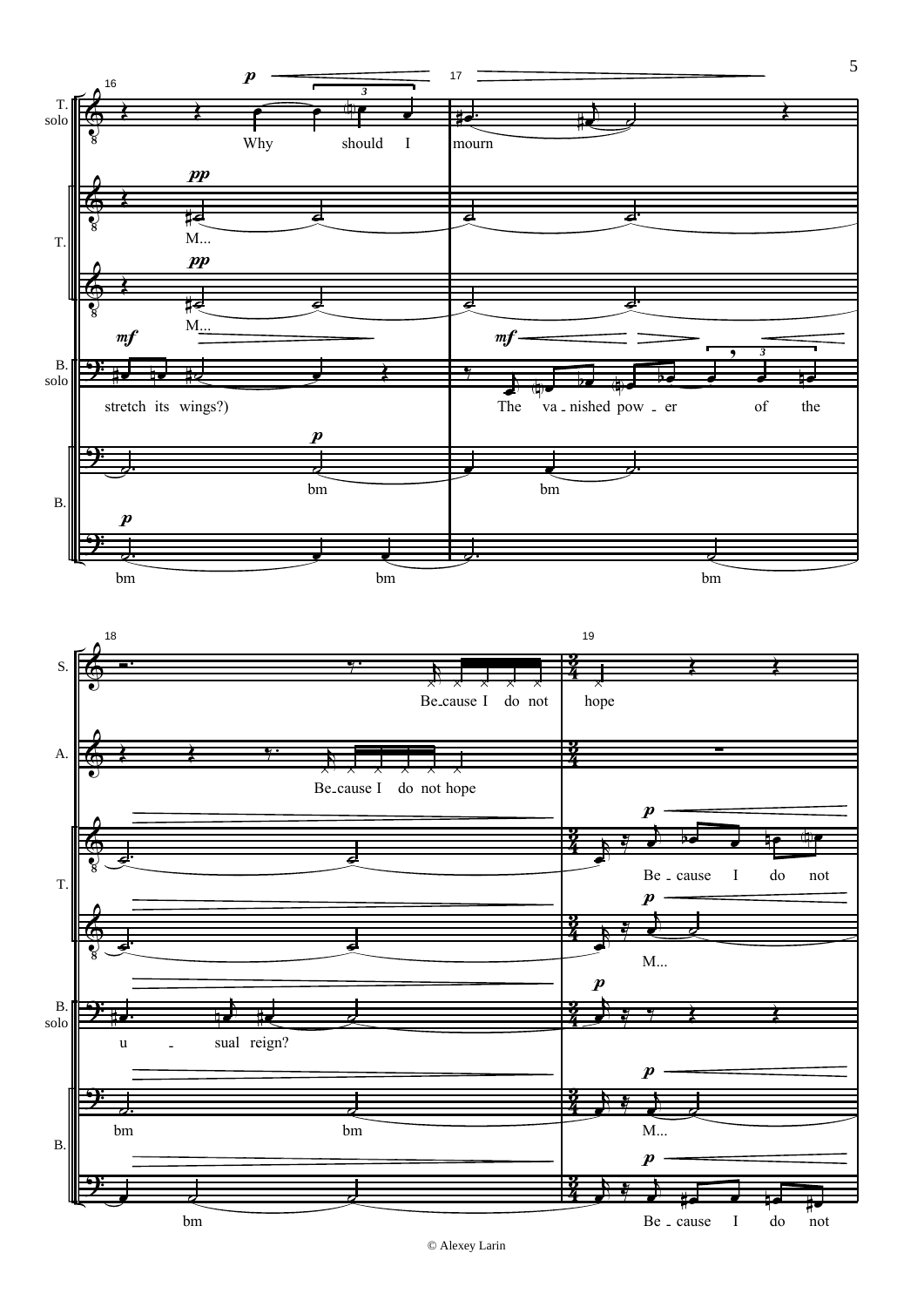



\* Vovel is performed briefly and "n" should be prolonged.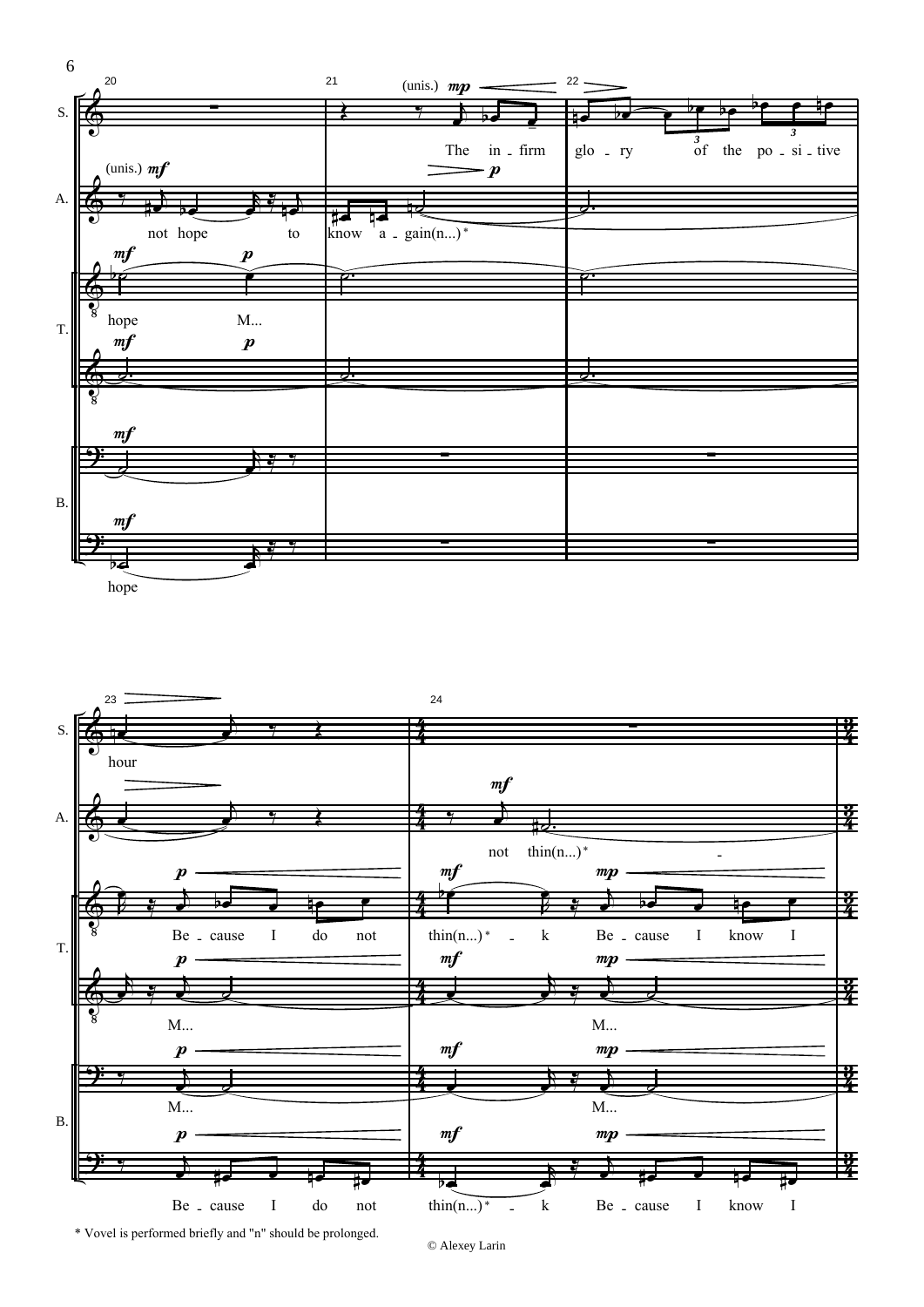

\* Vovel is performed briefly and "I" should be prolonged. \*\* Vovel is performed briefly and "n" should be prolonged.

© Alexey Larin

l,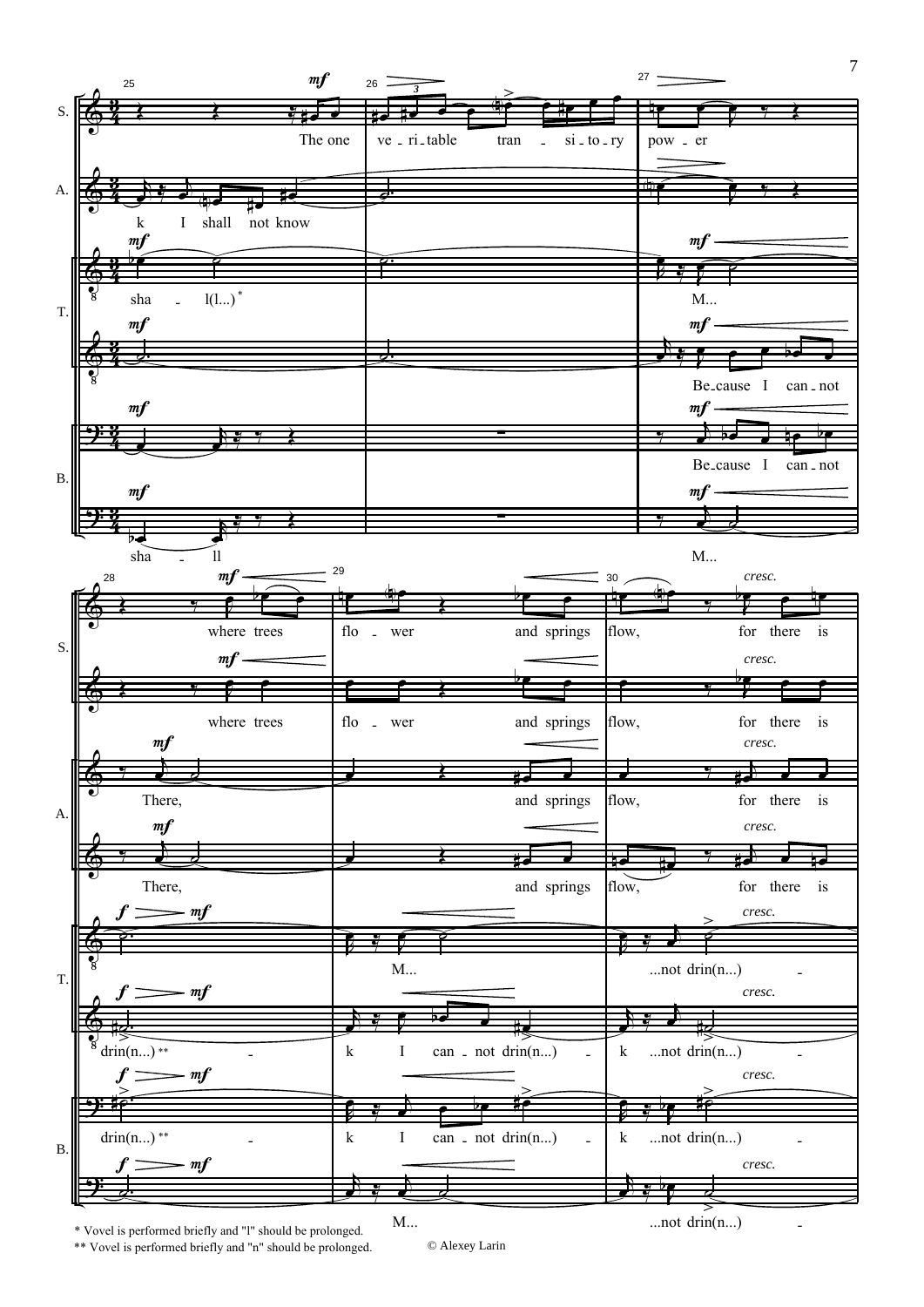

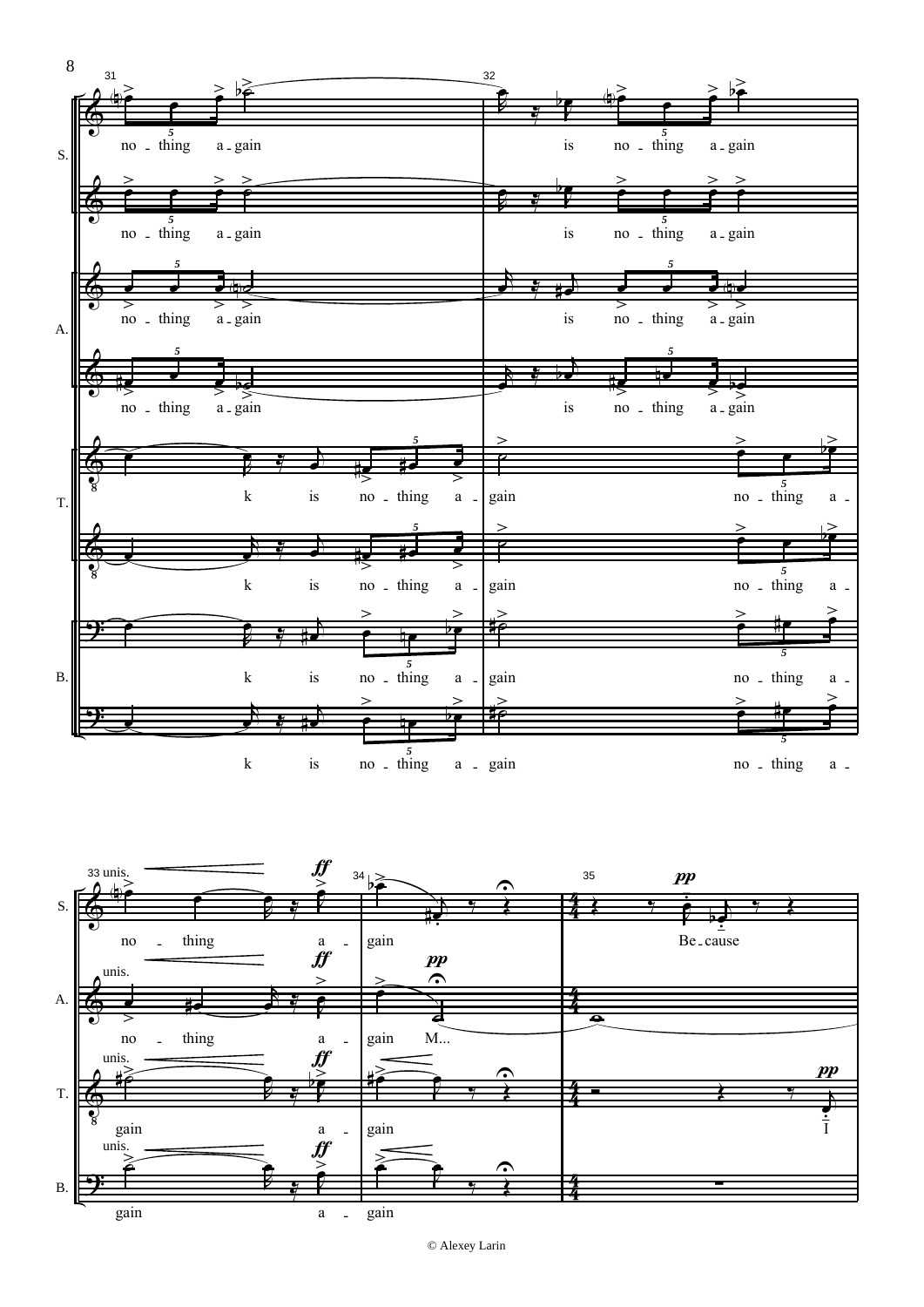





9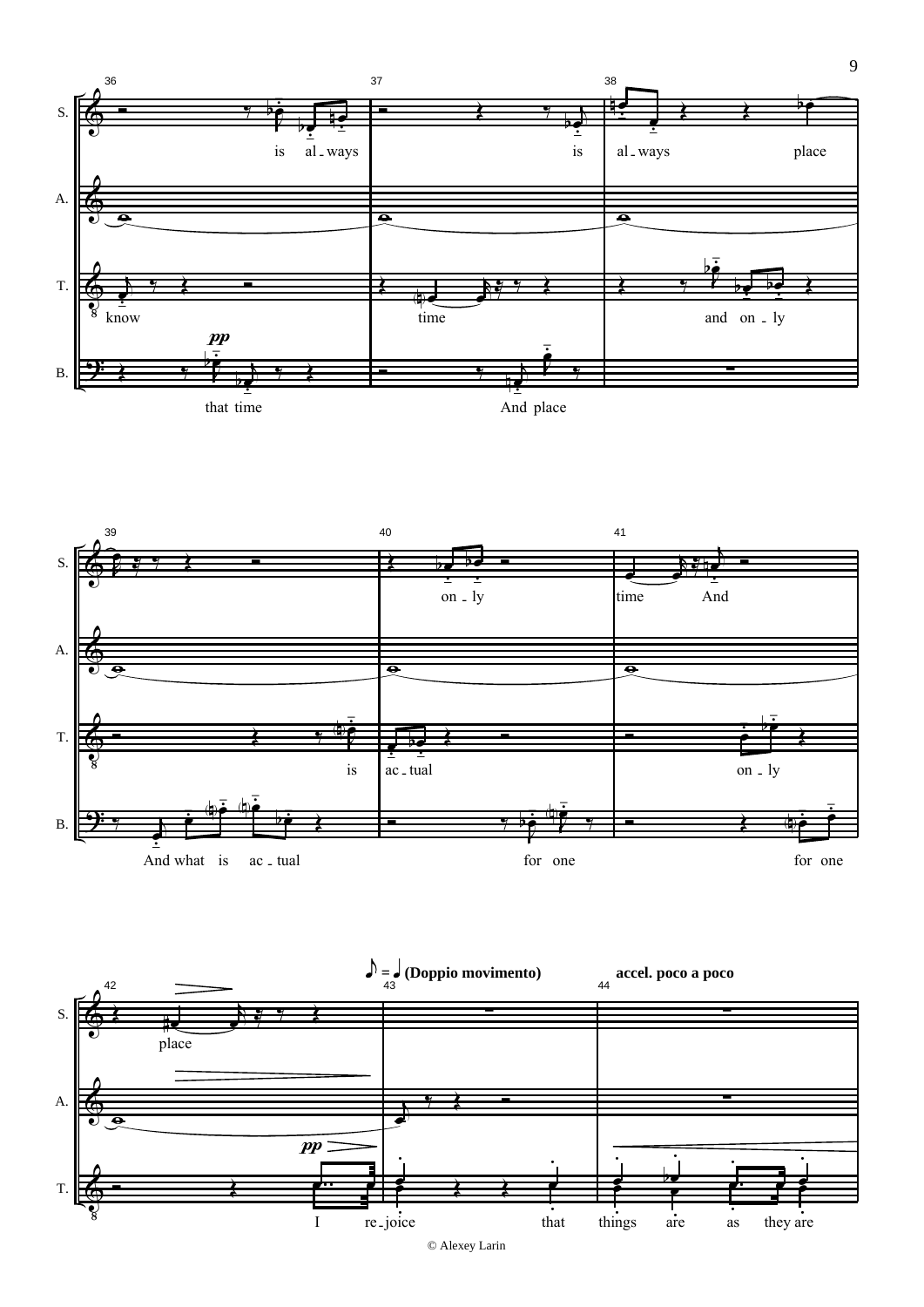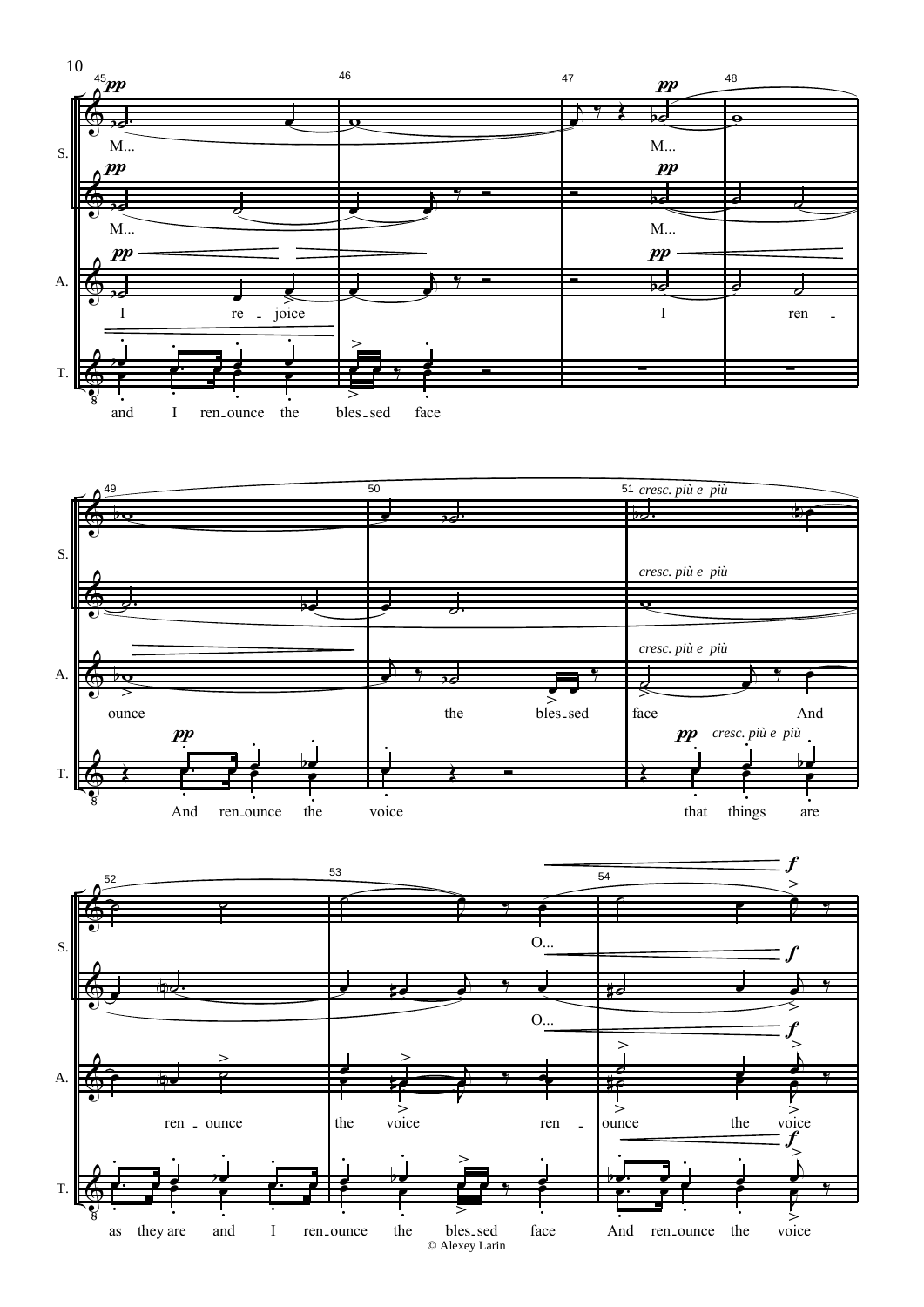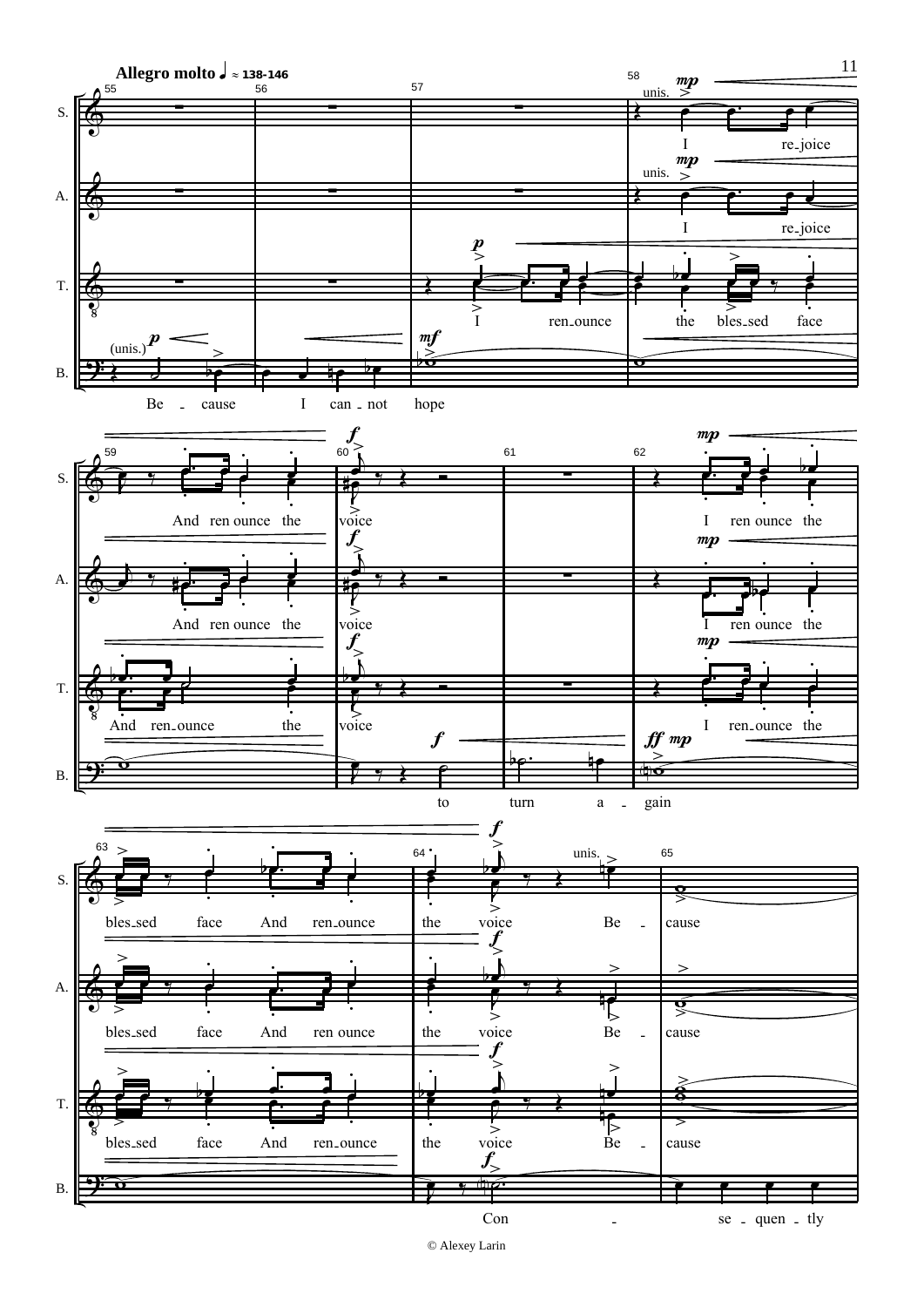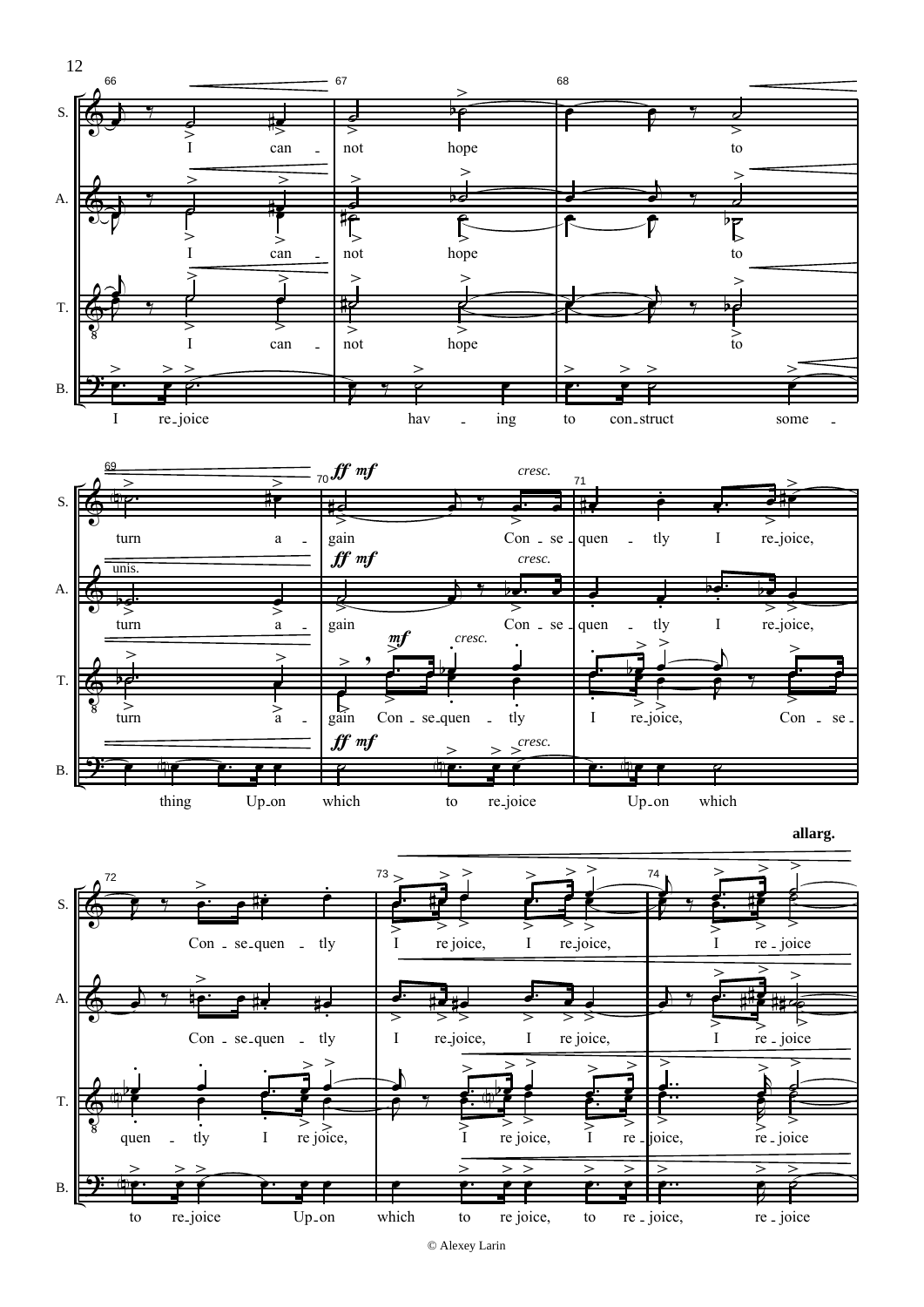





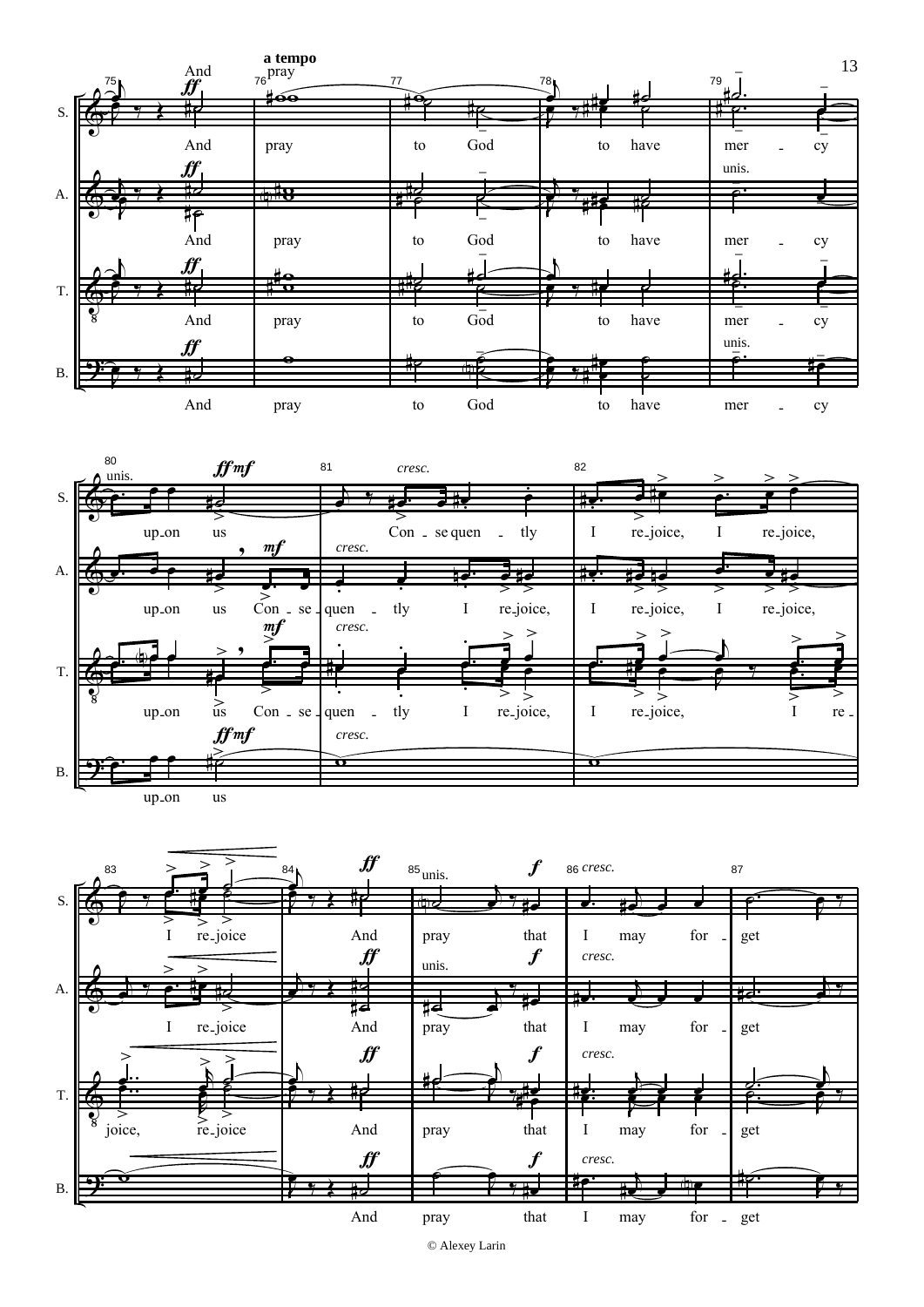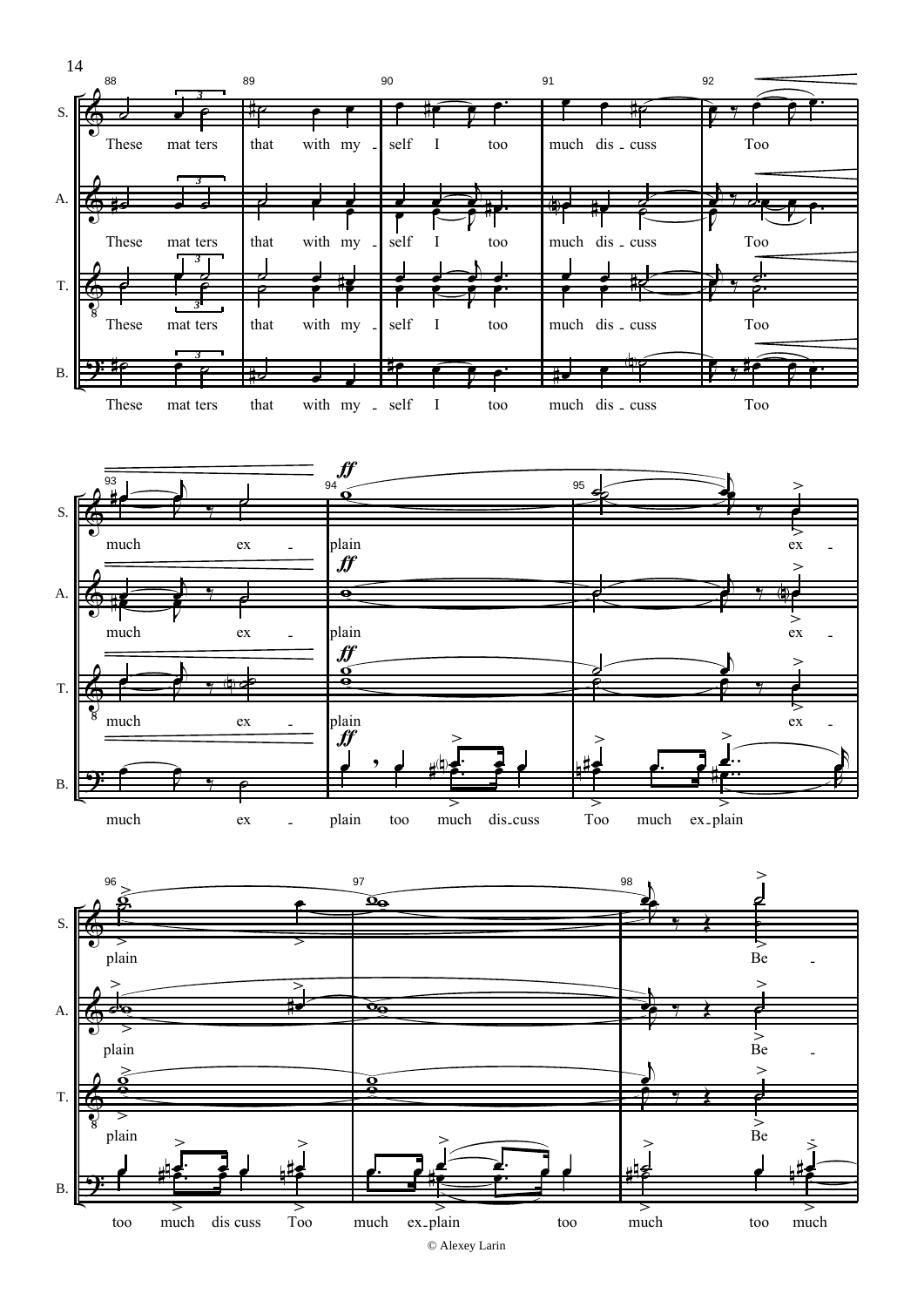

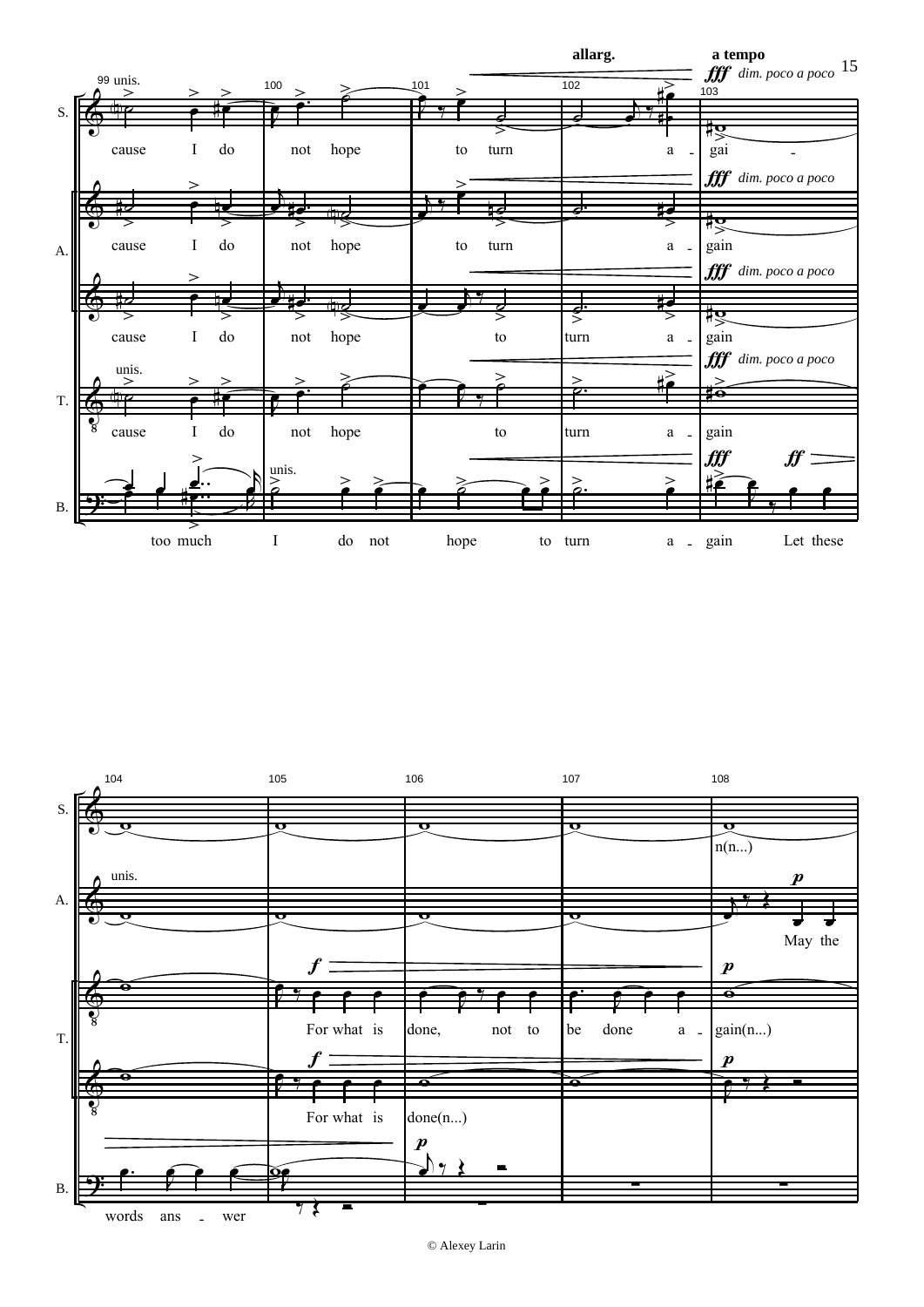

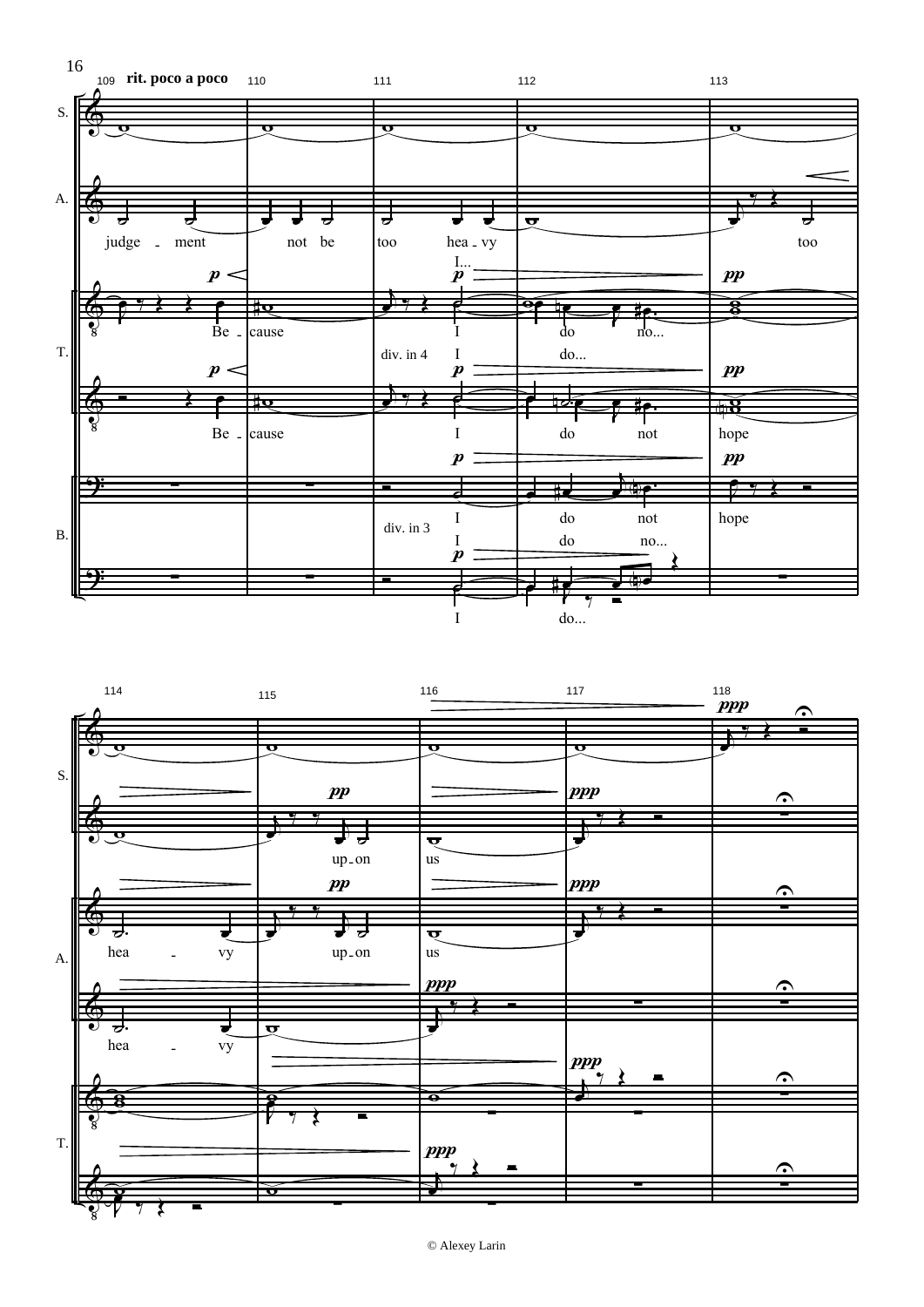

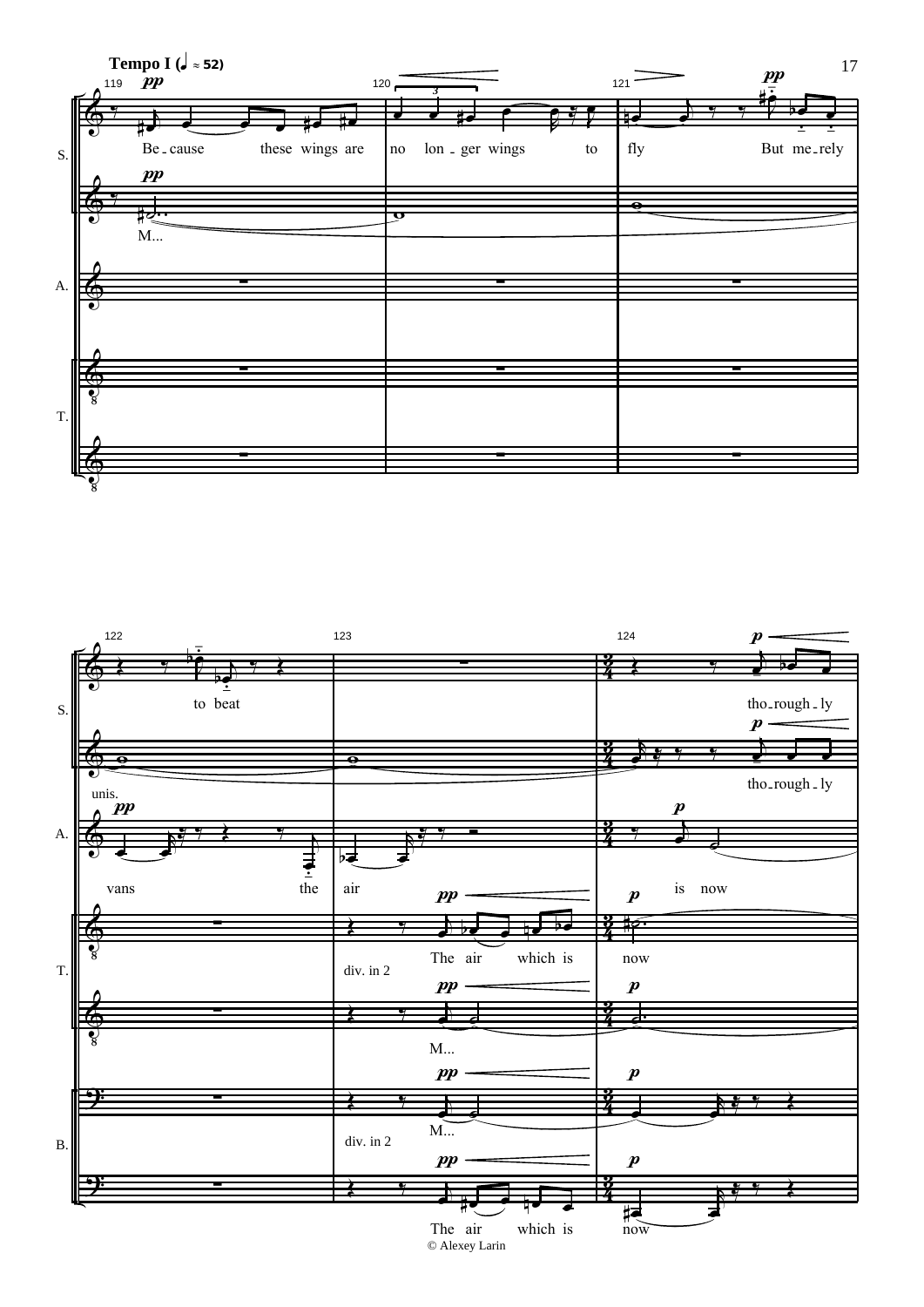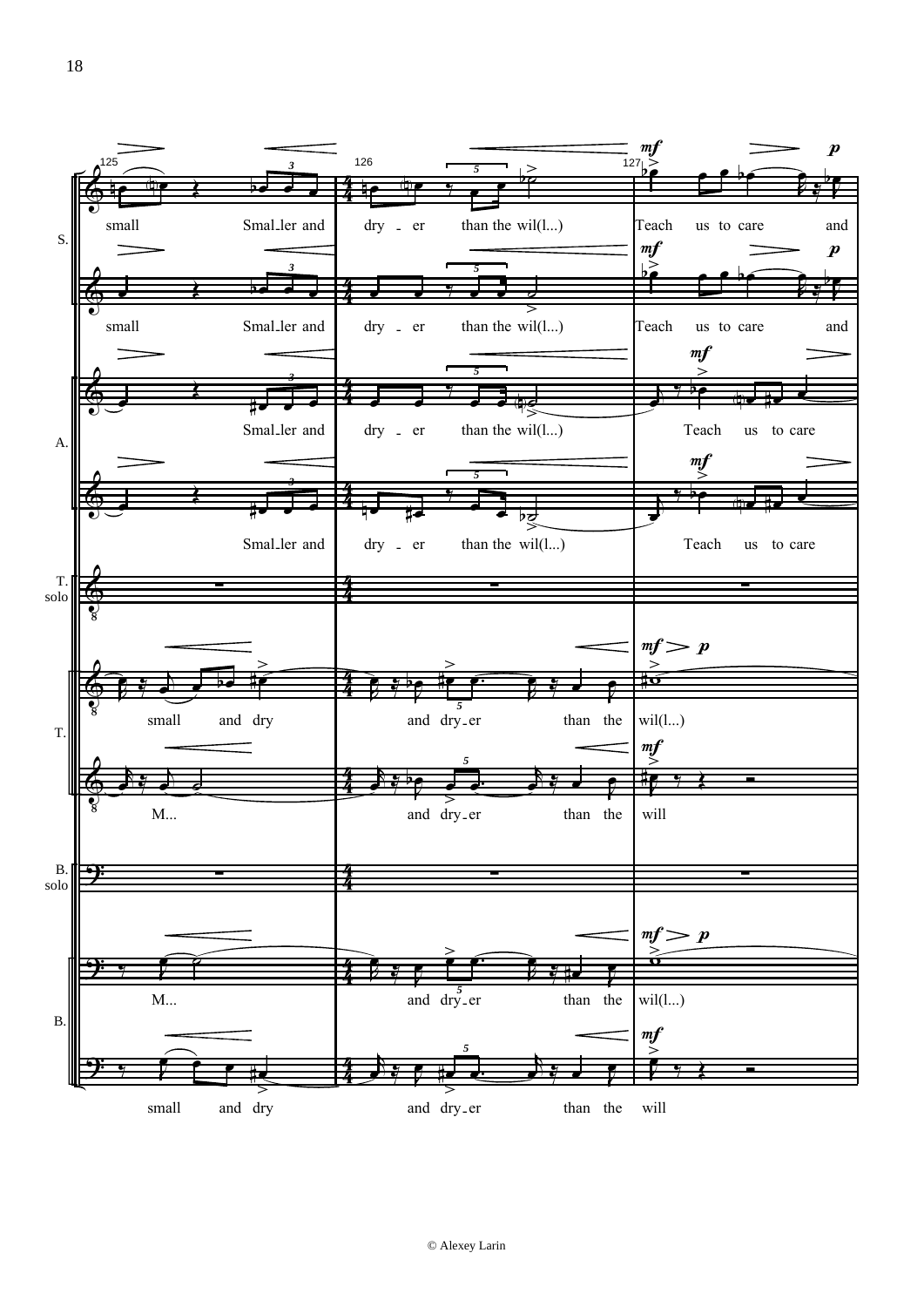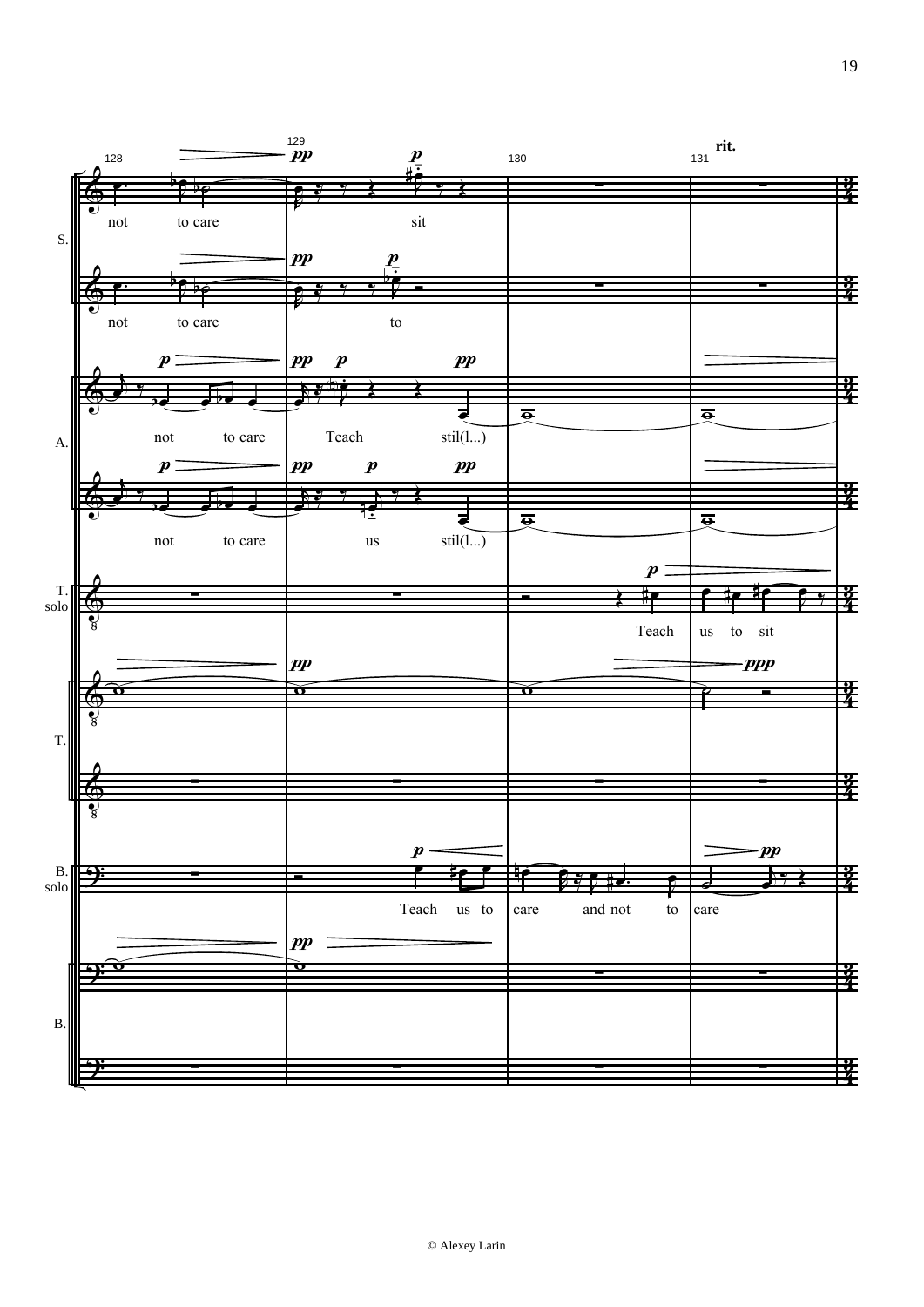

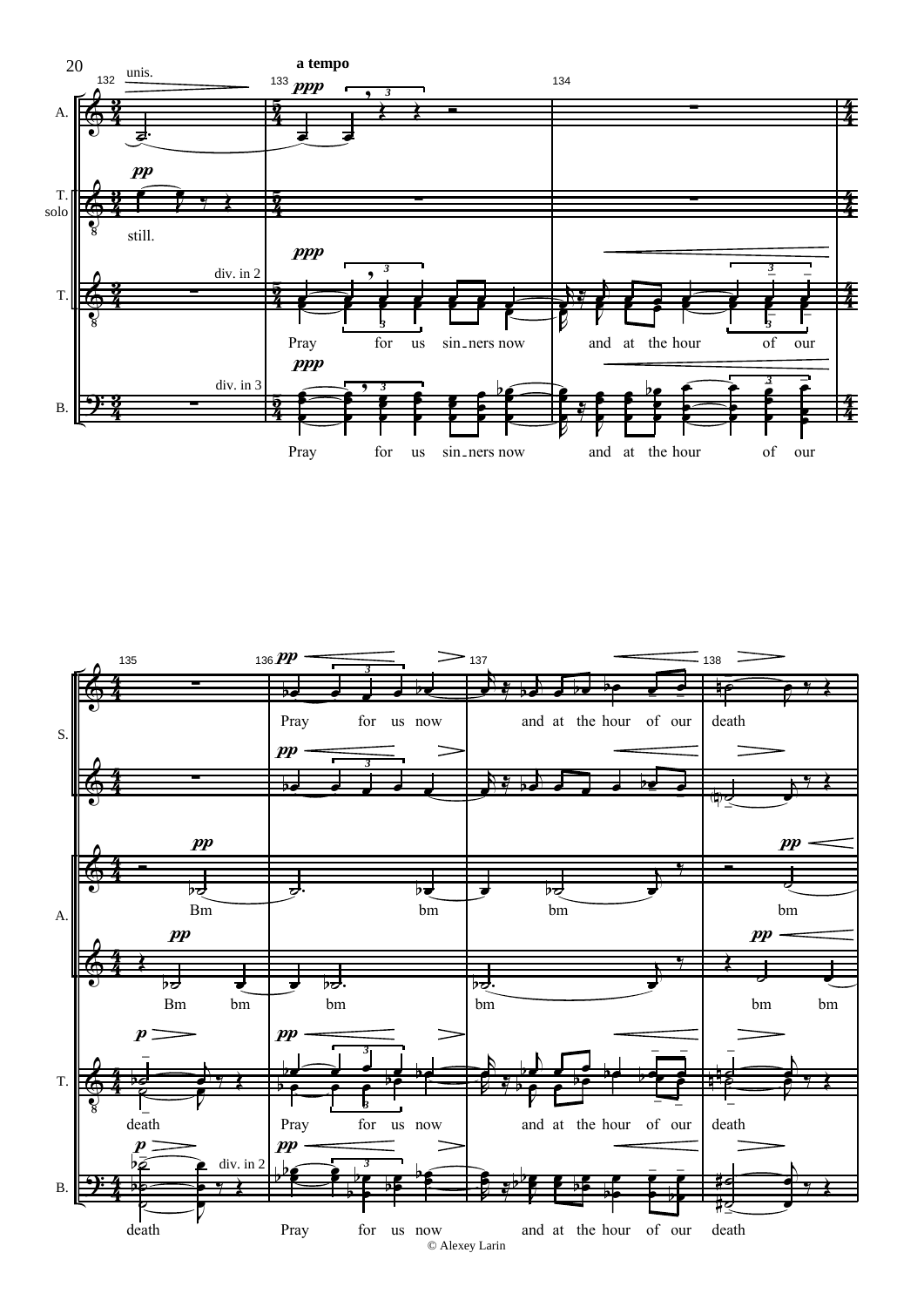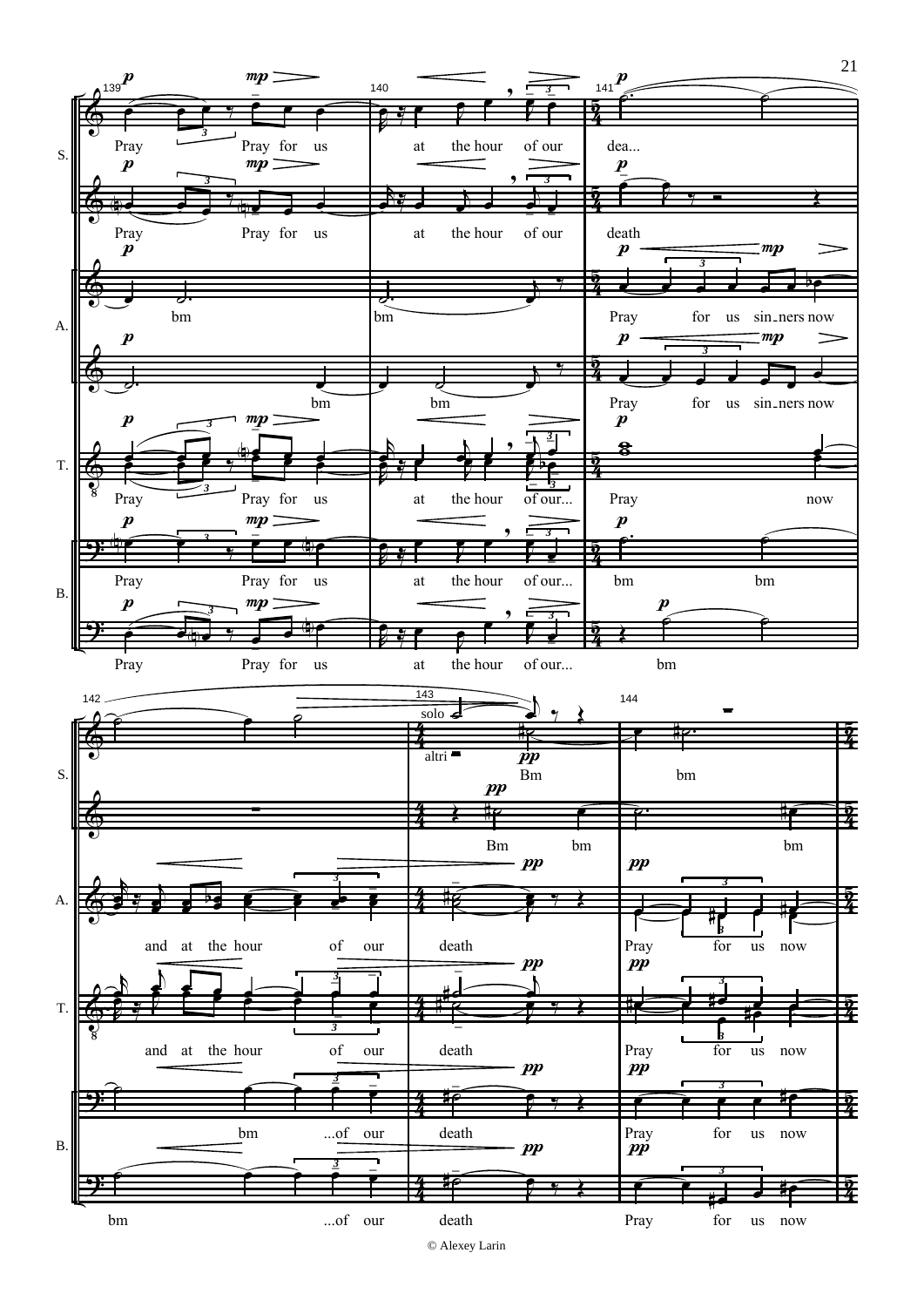

\* Gradually closing the mouth.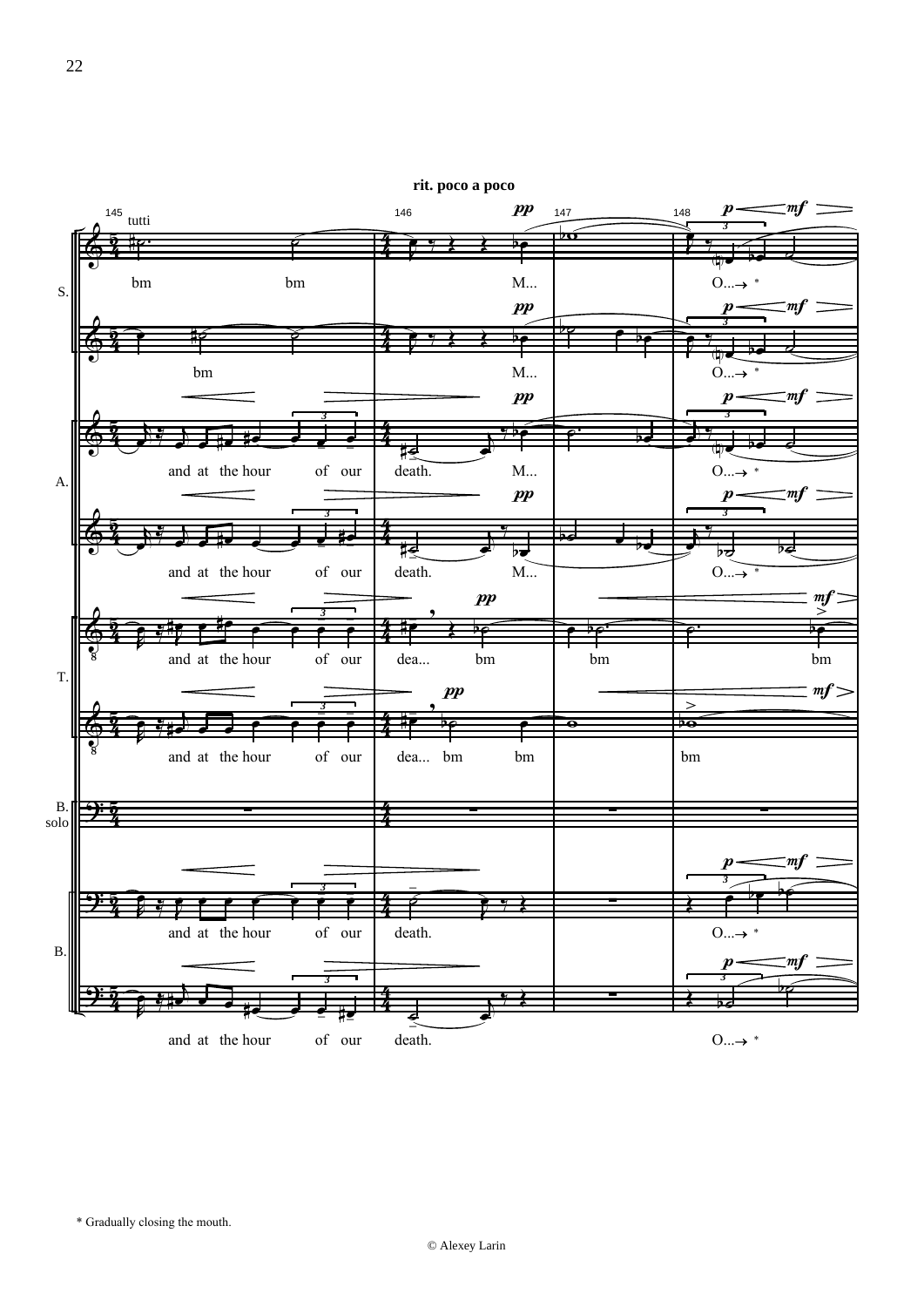

23